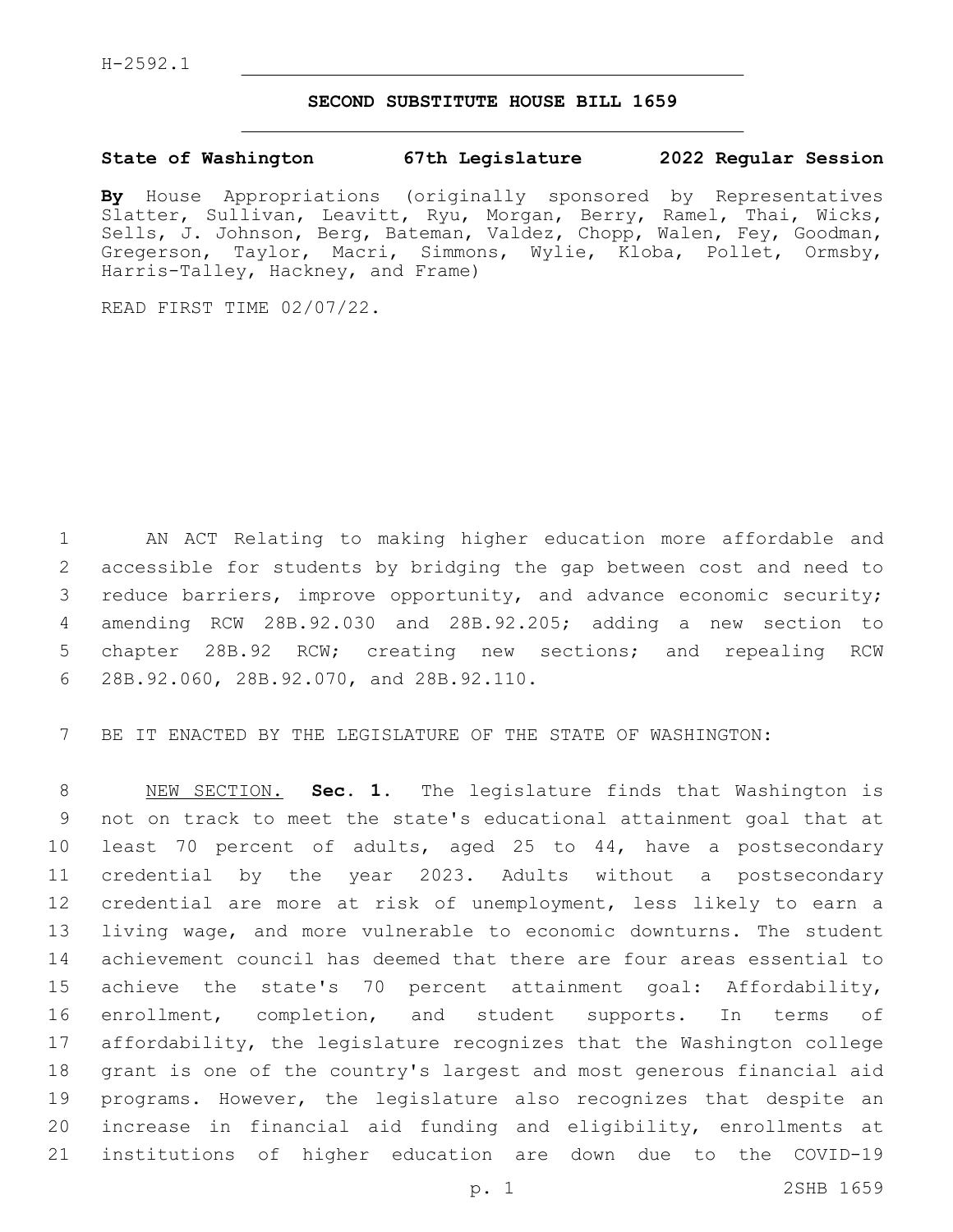pandemic. Many prospective students have made the decision to delay pursuing higher education for a myriad of reasons. However, fewer enrollments mean fewer graduates going on to work in high paying jobs, which could have a significant impact on the state's workforce 5 and economy in the future.

 The legislature intends to continue to work towards making higher education more affordable and accessible for the state's population by expanding the Washington college grant program. In addition, the legislature intends to provide additional support beyond tuition and fees with the recognition that many students struggle to pay for books, supplies, room and board, transportation, child care, and more while pursuing their education. Grants beyond tuition and fees can help bridge the gap for students who are struggling to pay for the entire cost of attendance at an institution of higher education, and are often the difference between a student staying enrolled and 16 completing his or her education and dropping out. Therefore, the legislature intends to bridge the gap and support students by making postsecondary education more affordable, encouraging more enrollments, and helping students complete their credentials so 20 tomorrow's workforce and economy are stronger.

 **Sec. 2.** RCW 28B.92.030 and 2019 c 406 s 21 are each amended to 22 read as follows:

23 As used in this chapter:

 (1) "Bridge grant" means an annual stipend provided in addition to the Washington college grant to provide supplementary financial support to low-income students to cover higher education expenses 27 beyond tuition and fees, such as books, lab fees, supplies, technology, transportation, housing, and child care.

29 (2) "Council" means the student achievement council.

30  $((+2+))$   $(3)$  "Financial aid" means either loans, grants, or both, to students who demonstrate financial need enrolled or accepted for enrollment as a student at institutions of higher education.

33  $((+3+))$   $(4)$  "Financial need" means a demonstrated financial inability to bear the total cost of education as directed in rule by 35 the office.

 (((4))) (5) "Gift aid" means financial aid received, such as grants, scholarships, or worker retraining assistance that provides funds for educational purposes with no obligation of repayment. "Gift aid" does not include student loans, work-study programs, the basic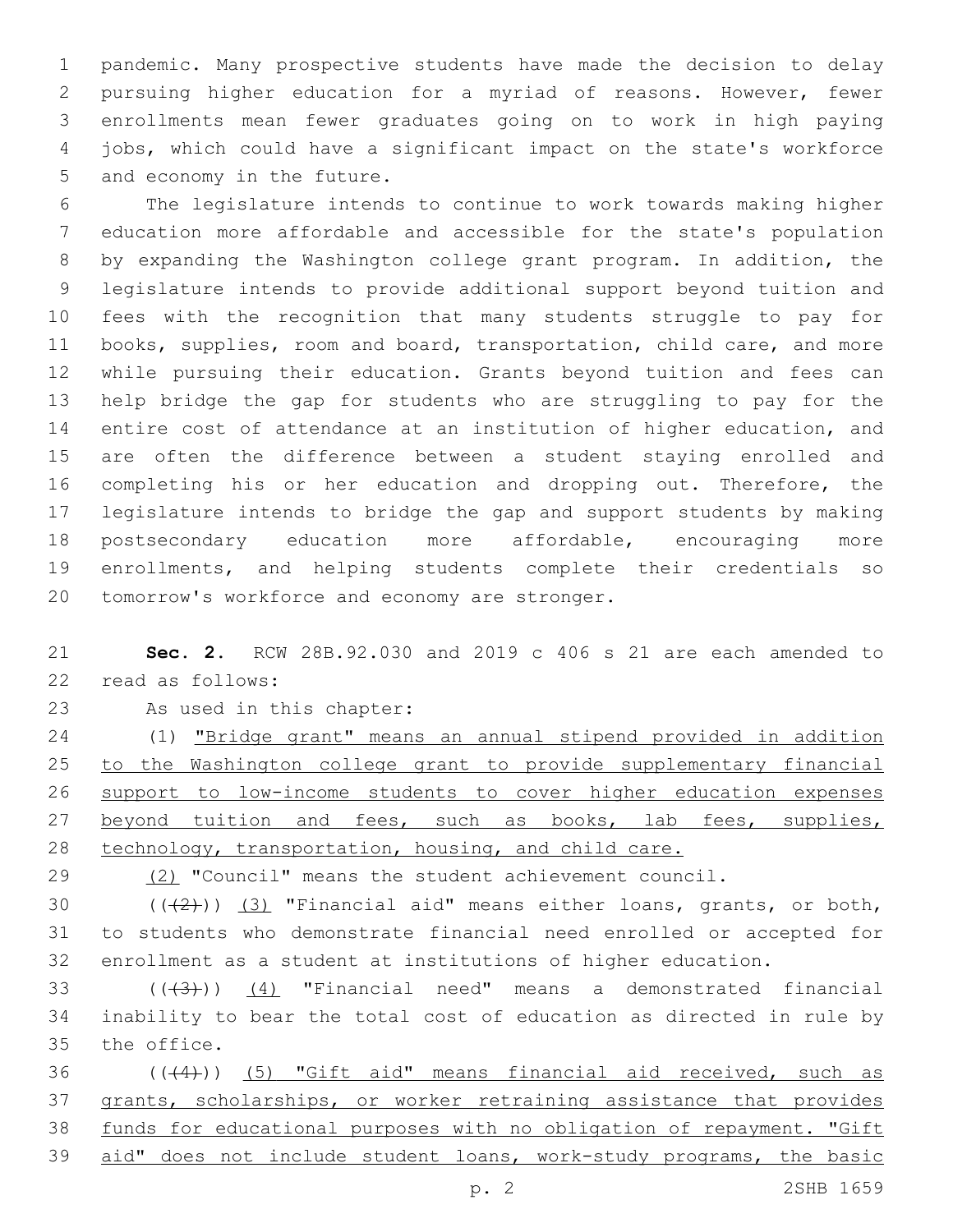1 food employment and training program administered by the department 2 of social and health services, or other employment assistance 3 programs that provide job readiness opportunities and support beyond 4 the costs of tuition, books, and fees.

5 (6) "Institution" or "institutions of higher education" means:

6 (a) Any public university, college, community college, or 7 technical college operated by the state of Washington or any 8 political subdivision thereof;  $((\theta \cdot \hat{r}))$ 

 (b) Any other university, college, school, or institute in the state of Washington offering instruction beyond the high school level that is a member institution of an accrediting association recognized by rule of the council for the purposes of this section and that agrees to and complies with program rules adopted pursuant to RCW 28B.92.150. However, any institution, branch, extension or facility operating within the state of Washington that is affiliated with an 16 institution operating in another state must be:

17 (i) A separately accredited member institution of any such 18 accrediting association;

19 (ii) A branch of a member institution of an accrediting 20 association recognized by rule of the council for purposes of this 21 section, that is eligible for federal student financial aid 22 assistance and has operated as a nonprofit college or university 23 delivering on-site classroom instruction for a minimum of ((twenty)) 24 20 consecutive years within the state of Washington, and has an 25 annual enrollment of at least ((seven hundred)) 700 full-time 26 equivalent students; or

27 (iii) A nonprofit institution recognized by the state of 28 Washington as provided in RCW 28B.77.240; or

29 (( $(iiv)$ ) (c) An approved apprenticeship program under chapter 49.04 RCW.30

31  $((+5+))$   $(7)$  "Maximum Washington college grant":

32 (a) For students attending two or four-year institutions of 33 higher education as defined in RCW 28B.10.016, is tuition and 34 estimated fees for  $((fifteen))$  15 quarter credit hours or the 35 equivalent, as determined by the office, including operating fees, 36 building fees, and services and activities fees.

37 (b) For students attending private four-year not-for-profit 38 institutions of higher education in Washington, in the 2019-20 39 academic year, is ((nine thousand seven hundred thirty-nine dollars))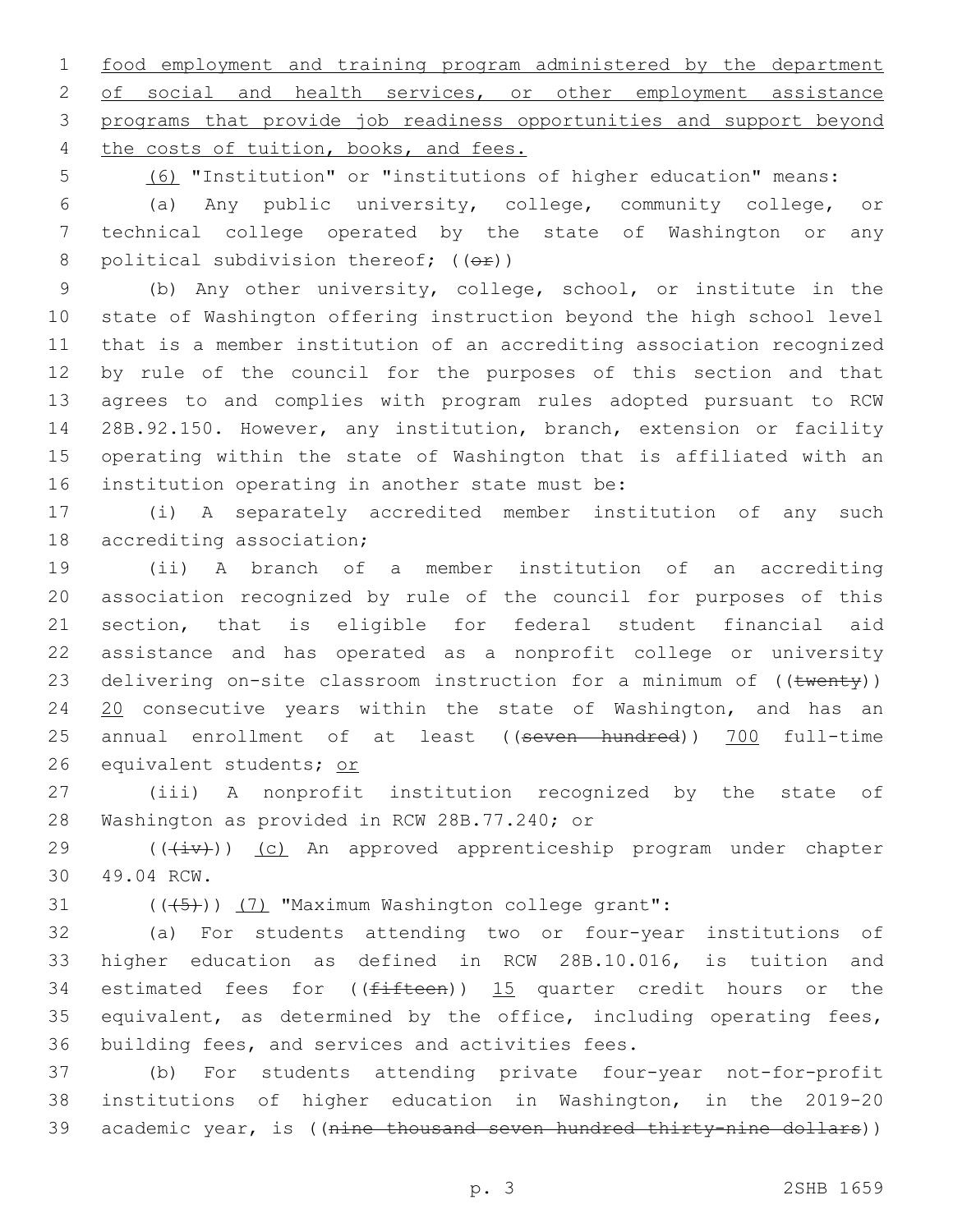1 \$9,739 and may increase each year afterwards by no more than the 2 tuition growth factor.

3 (c) For students attending two-year private not-for-profit 4 institutions of higher education in Washington, in the 2019-20 5 academic year, is ((three thousand six hundred ninety-four dollars)) 6 \$3,694 and may increase each year afterwards by no more than the 7 tuition growth factor.

8 (d) For students attending four-year private for-profit 9 institutions of higher education in Washington, in the 2019-20 10 academic year, is ((eight thousand five hundred seventeen dollars)) 11 \$8,517 and may increase each year afterwards by no more than the 12 tuition growth factor.

13 (e) For students attending two-year private for-profit 14 institutions of higher education in Washington, in the 2019-20 15 academic year, is ((two thousand eight hundred twenty-three dollars)) 16 \$2,823 and may increase each year afterwards by no more than the 17 tuition growth factor.

18 (f) For students attending Western Governors University-19 Washington, as established in RCW 28B.77.240, in the 2019-20 academic 20 year, is (( $f$ ive thousand six hundred nineteen dollars))  $$5,619$  and 21 may increase each year afterwards by no more than the tuition growth 22 factor.

23 (g) For students attending approved apprenticeship programs, is 24 tuition and fees, as determined by the office, in addition to 25 required program supplies and equipment.

26  $((+6+))$   $(8)$  "Office" means the office of student financial 27 assistance.

 $((+7+))$   $(9)$  "Tuition growth factor" means an increase of no more than the average annual percentage growth rate of the median hourly 30 wage for Washington for the previous (( $f$ ourteen))  $14$  years as the wage is determined by the federal bureau of labor statistics.

32 NEW SECTION. **Sec. 3.** A new section is added to chapter 28B.92 33 RCW to read as follows:

 (1) As part of the Washington college grant program, all Washington college grant recipients who qualify for the maximum Washington college grant are entitled to also receive an annual 37 bridge grant.

38 (2) The office shall award bridge grants to eligible students 39 beginning with the 2022-23 academic year.

p. 4 2SHB 1659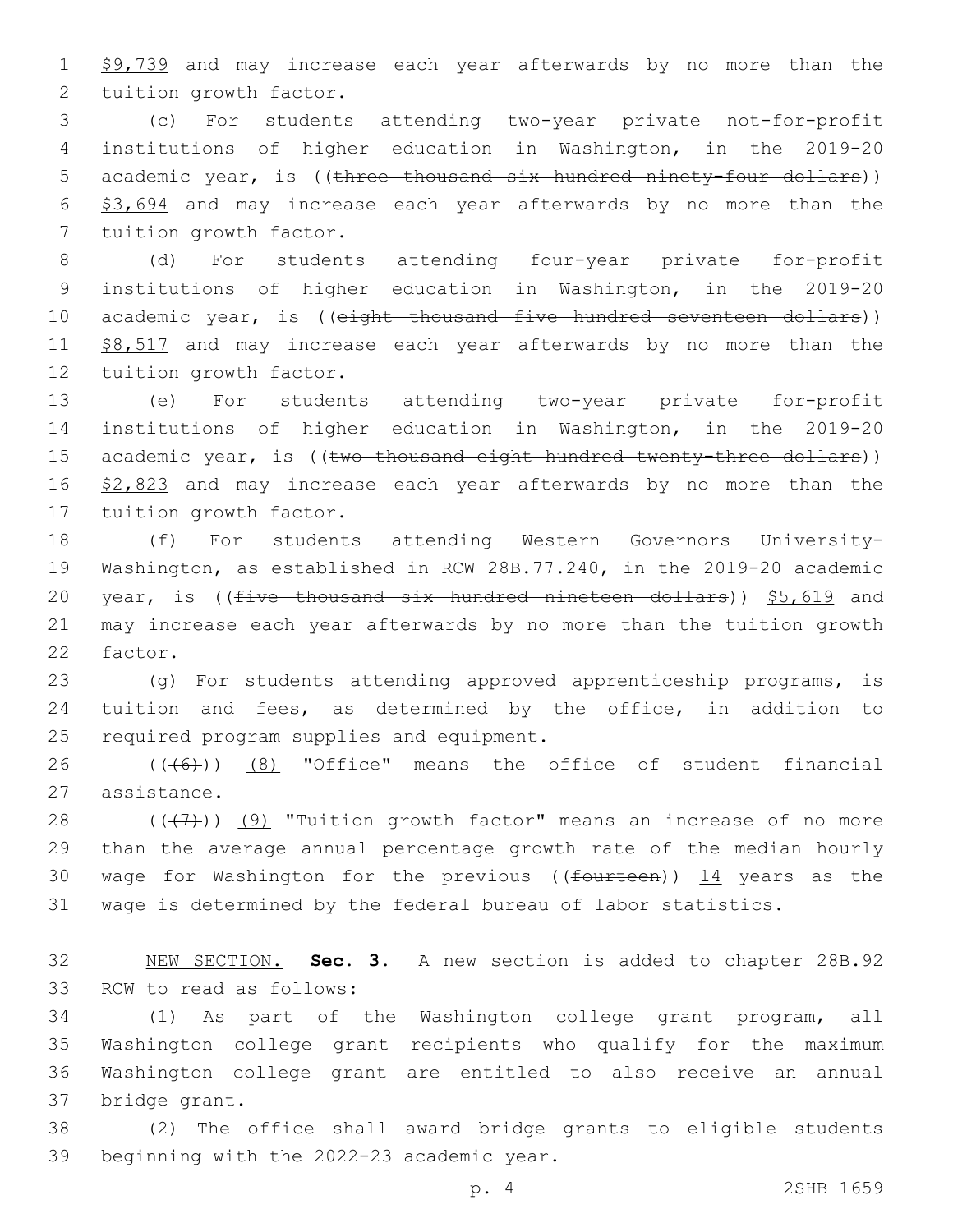(a) For the 2022-23 and 2023-24 academic years, Washington college grant recipients who receive a maximum award, but who are not recipients of the college bound scholarship program under chapter 28B.118 RCW, shall receive a \$500 annual bridge grant.

 (b) Beginning with the 2024-25 academic year, bridge grant awards shall be as follows:6

 (i) For Washington college grant recipients who receive a maximum award, but who are not recipients of the college bound scholarship program under chapter 28B.118 RCW, the annual maximum value of a 10 bridge grant award shall be \$1,000.

 (ii) For Washington college grant recipients who receive a maximum award, but who are also recipients of the college bound scholarship program under chapter 28B.118 RCW, the annual maximum 14 value of a bridge grant award shall be \$500.

 (3) To receive the full bridge grant for which the student qualifies, the student needs to be enrolled in an institution of 17 higher education on at least a half-time basis.

 (4) The bridge grant shall be applied to a student's financial aid package after all other gift aid has been awarded to the student.

 **Sec. 4.** RCW 28B.92.205 and 2019 c 406 s 20 are each amended to 21 read as follows:

 In addition to other eligibility requirements outlined in this chapter, students who demonstrate financial need are eligible to receive the Washington college grant. Financial need is as follows:

 (1) ((Until academic year 2020-21, students with family incomes 26 between zero and fifty percent of the state median family income, 27 adjusted for family size, shall receive the maximum Washington college grant as defined in RCW 28B.92.030. Grants for students with 29 incomes between fifty-one and seventy percent of the state median family income, adjusted for family size, shall be prorated at the following percentages of the maximum Washington college grant amount:

32 (a) Seventy percent for students with family incomes between 33 fifty-one and fifty-five percent of the state median family income;

 (b) Sixty-five percent for students with family incomes between fifty-six and sixty percent of the state median family income;

36 (c) Sixty percent for students with family incomes between sixty-37 one and sixty-five percent of the state median family income; and

38 (d) Fifty percent for students with family incomes between sixty-six and seventy percent of the state median family income.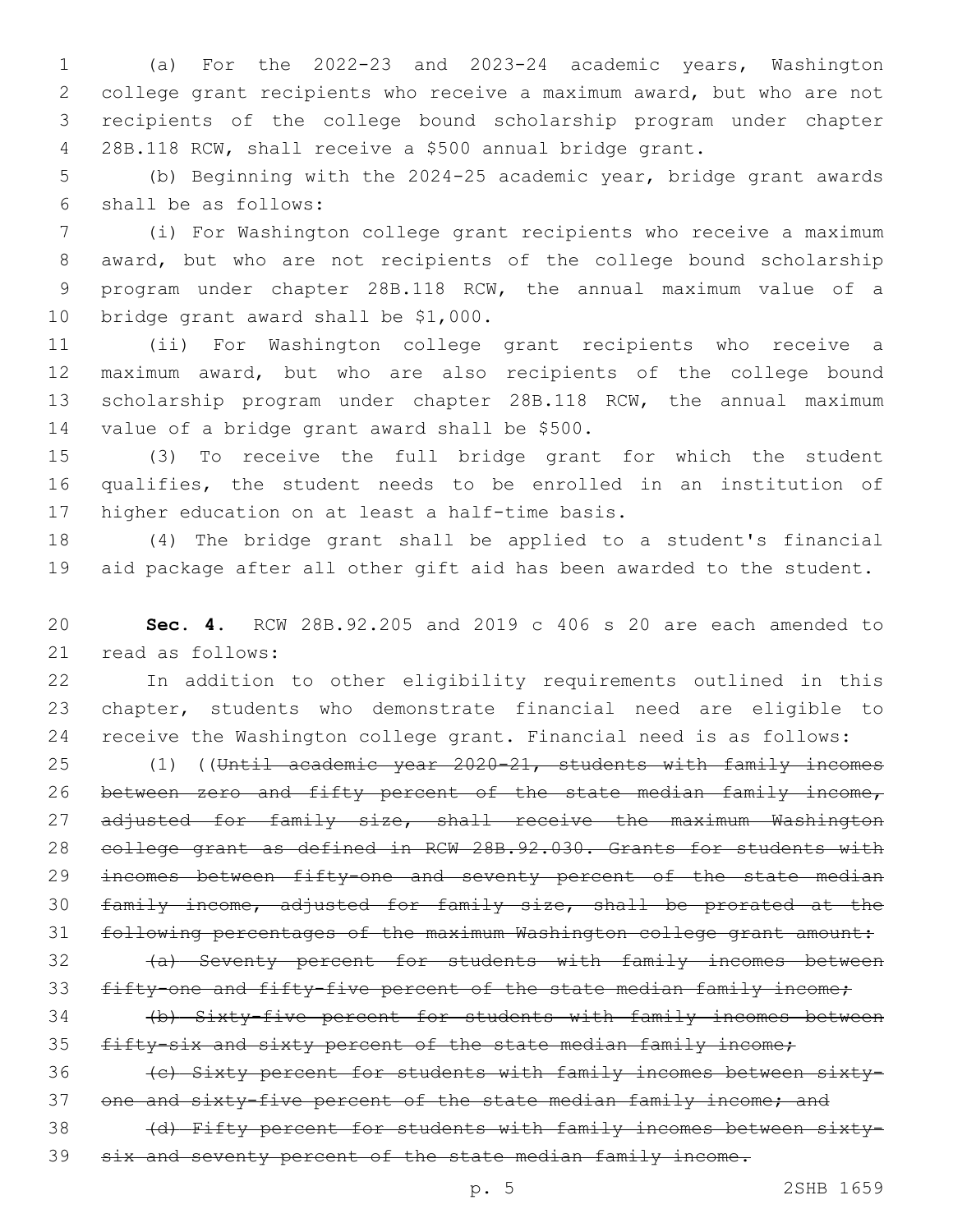(2))) For academic years 2022-23 and 2023-24, students with 2 family incomes between zero and 60 percent of the state median family 3 income, adjusted for family size, shall receive the maximum Washington college grant as defined in RCW 28B.92.030. Grants for students with incomes between 61 and 100 percent of the state median family income, adjusted for family size, shall be prorated at the following percentages of the maximum Washington college grant amount: (a) Sixty percent for students with family incomes between 61 and 9 70 percent of the state median family income;

10 (b) Fifty percent for students with family incomes between 71 and 11 75 percent of the state median family income;

12 (c) Twenty-five percent for students with family incomes between 13 76 and 80 percent of the state median family income; and

14 (d) Ten percent for students with family incomes between 81 and 15 100 percent of the state median family income.

16 (2) Beginning with academic year ((2020-21)) 2024-25, students 17 with family incomes between zero and ((fifty-five)) 70 percent of the 18 state median family income, adjusted for family size, shall receive 19 the maximum Washington college grant as defined in RCW 28B.92.030. 20 Grants for students with incomes between ( $(f$ ifty-six)) 71 and ((one 21 hundred)) 100 percent of the state median family income, adjusted for 22 family size, shall be prorated at the following percentages of the 23 maximum Washington college grant amount:

24 (a) ((Seventy)) Fifty percent for students with family incomes 25 between ( $(f\text{-}f\text{-}g\text{-}g\text{-}g)$ ) 71 and ( $(s\text{-}g\text{-}g\text{-}g)$  and percent of the state median 26 family income;

27 (b) ((Sixty)) Twenty-five percent for students with family 28 incomes between ((sixty-one)) 81 and ((sixty-five)) 90 percent of the 29 state median family income; and

30 (c) ((Fifty percent for students with family incomes between 31 sixty-six and seventy percent of the state median family income;

32 (d) Twenty-four and one-half percent for students with family 33 incomes between seventy-one and seventy-five percent of the state 34 median family income; and

 $\left( \frac{1}{2} \right)$  (e)) Ten percent for students with family incomes between 36 ((seventy-six)) 91 and ((one hundred)) 100 percent of the state 37 median family income.

38 NEW SECTION. **Sec. 5.** The following acts or parts of acts are 39 each repealed: